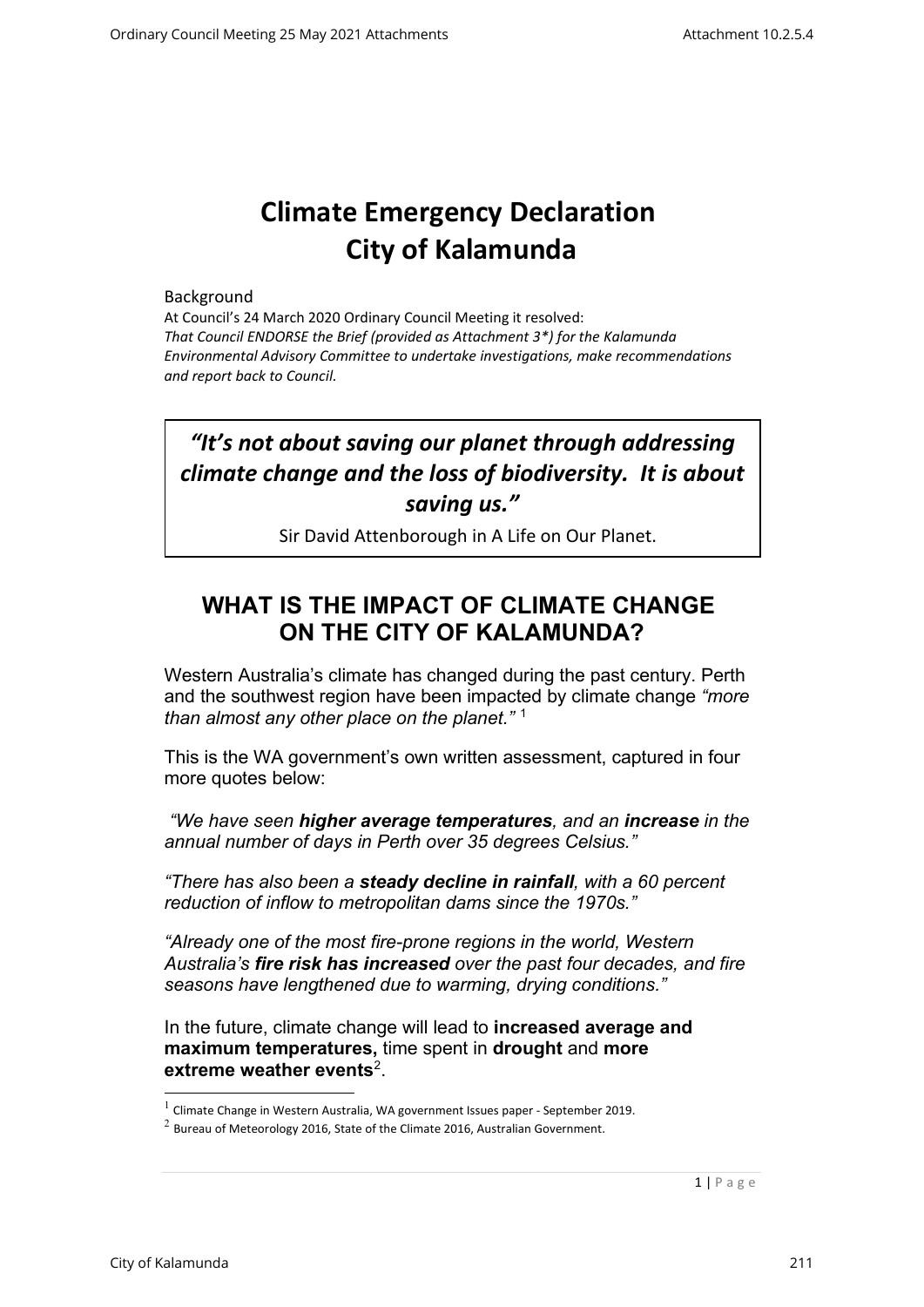"*Meanwhile, more severe heat waves and changing patterns of disease have the potential to affect the health and wellbeing of Western Australians, particularly the vulnerable."*

The City of Kalamunda is as prone to experiencing all these trends as any part of southwest WA. As a largely residential area, it will be vulnerable to rising temperatures that **concentrate heat** in urban areas, leading to the 'urban heat island effect.'

In places with few trees, bitumen roads, concentrated roofing and carparks, our City residents could experience temperatures 4 to 8 degrees higher than in shaded and 'non-hard' or vegetated surface areas.

GHD modelling for the City's draft *Urban Forest Strategy* shows the **potential rise in land surface temperatures** across the City if there is no change in approach.

Some cities have begun measuring the rise in heat island effect<sup>3</sup>. In Melbourne the urban heat island effect is measured at 4 degrees hotter than average; in West Adelaide about one-third of the suburban area is 2 degrees hotter.

At Henley Beach, in Adelaide, one of the most heavily tree-lined streets in the study area measured day time temperatures of 34°C while neighbouring exposed streets measured upwards of 42°C, a difference of  $8^{\circ}$ C.  $4^{\circ}$  $4^{\circ}$ 

And Perth? There have not yet been any such measurement studies, only GHD's Urban Forest Strategy modelling that suggests similar trends in our City. [5](#page-1-2)

So what would be the impact on the City of Kalamunda's residents? The medical profession states that global climate change is *"potentially the defining challenge to public health in the 21st century."* [6](#page-1-3) It identifies the elderly and the very young as most vulnerable to the health effects of climate change.<sup>[7](#page-1-4)</sup>

<sup>&</sup>lt;sup>3</sup> Mark Siebentritt, Growing cool cities – The role of irrigated green cover, presentation to workshops in Perth and other Australian cities, project managed by Edge Environment for Hort Innovation, December 2019

<sup>&</sup>lt;sup>4</sup> Western Adelaide Urban Heat Island Project<br><sup>5</sup> Urban Forest Strategy draft, City of Kalamunda

<span id="page-1-0"></span> $6$  Costello A, Abbas M, Allen A, et al. Managing the health effects of climate change: Lancet and University College London Institute for Global Health Commission.

<span id="page-1-4"></span><span id="page-1-3"></span><span id="page-1-2"></span><span id="page-1-1"></span><sup>&</sup>lt;sup>7</sup> [https://www1.racgp.org.au/ajgp/2018/july/climate-change-and-the-public-health](https://protect-au.mimecast.com/s/tsdGCVARAkco1vqOczDd0a?domain=www1.racgp.org.au)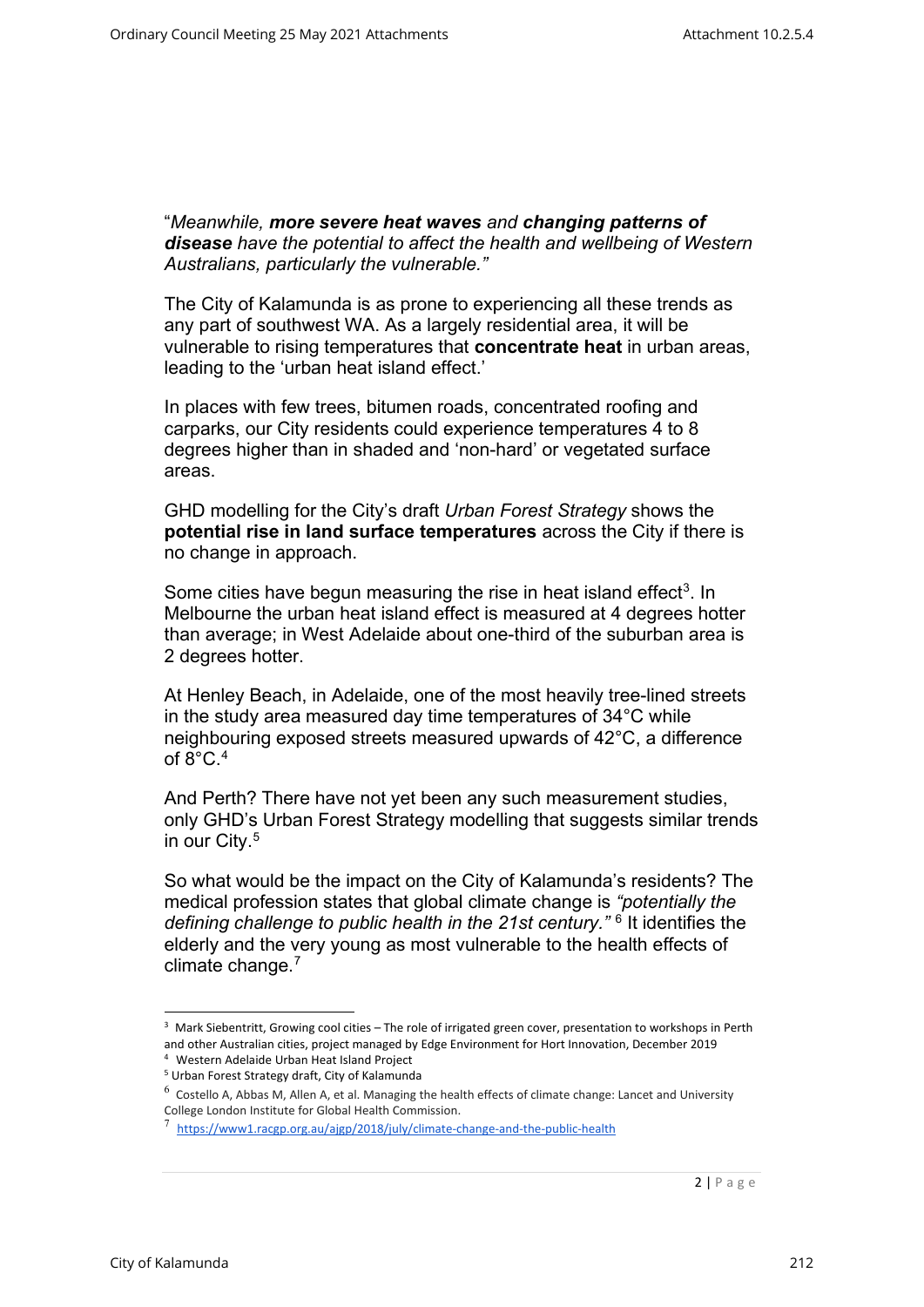The City has a high proportion of citizens who may be vulnerable if the urban heat island effect sets in. It has a higher proportion than the average in Greater Perth of babies and junior-school age children, and a higher proportion of older workers, retirees and seniors.[8](#page-2-0) **Older residents** are often living in and around Kalamunda township, while many **young families** have made their home in our foothills' suburbs. [9](#page-2-1)

Those residents living in urban heat islands are likely to experience higher temperatures as more severe heat waves occur.

Globally, extreme heat kills more people than other natural hazards, with a 1 degree warming linked to a 2-5% increase in mortality. The comfortable temperature range for humans is 20 to 27 degrees Celsius and our tolerance runs out between 35 and 40 degrees.

Perth has experienced a 20% **fall in average rainfall** since the 1970s and fresh water **stream-flow has declined** much further.<sup>[10](#page-2-2)</sup>

The Perth-Peel Plan records a 50 per cent decline in stream flows in 100 years. In the Perth Hills region, streams that once flowed year-round are now seasonal.<sup>[11](#page-2-3)</sup> Further decline in rainfall, higher temperatures and groundwater level dropping below the creek bed are predicted to reduce stream flows further by as much as three-quarters.<sup>[12](#page-2-4)</sup>

Having longer periods without any water in stream beds adversely affects our parks and reserves. The cost of water consumption will rise.

A warming climate means greater drying of forests and woodlands, greater leaf fall and a **bigger risk of bushfire**. The City may face a longer and more costly fire mitigation season.<sup>[13](#page-2-5)</sup>

Other costs could include **higher insurance premiums.** After the last fires in the eastern states and the recent floods, insurance premiums went up.[14](#page-2-6)

<sup>8</sup> https://profile.id.com.au/kalamunda/service-age-groups

<sup>&</sup>lt;sup>9</sup> It includes higher density residential areas of Forrestfield, Wattle Grove East, Maida Vale and High Wycombe  $10$  Water Corporation web-site[. https://www.watercorporation.com.au/water-supply/rainfall-and](https://www.watercorporation.com.au/water-supply/rainfall-and-dams/streamflow/streamflowhistorical)[dams/streamflow/streamflowhistorical](https://www.watercorporation.com.au/water-supply/rainfall-and-dams/streamflow/streamflowhistorical)

<span id="page-2-1"></span><span id="page-2-0"></span><sup>11</sup> Kevin Petrone and others, *Streamflow decline in southwestern Australia, 1950-2008*, Geographical Research Letters, 2010.

<span id="page-2-2"></span><sup>12</sup> Ian Smith and Scott Power, *Past and future changes to inflows into Perth (Western Australia) dams*, Journal of Hydrology: Regional Studies, November 2014.

<span id="page-2-3"></span><sup>&</sup>lt;sup>13</sup> Already the City has three people working full time all year in City-controlled properties, plus 4-5 contracted bushfire officers.

<span id="page-2-6"></span><span id="page-2-5"></span><span id="page-2-4"></span> $14$  The Australian Academy of Science states that if warming exceeds 3°C, it is likely that many properties may become effectively uninsurable because of their exposure to climate-related risks. It is calling on the government to accelerate Australia's transition to net zero greenhouse gas (GHG) emissions.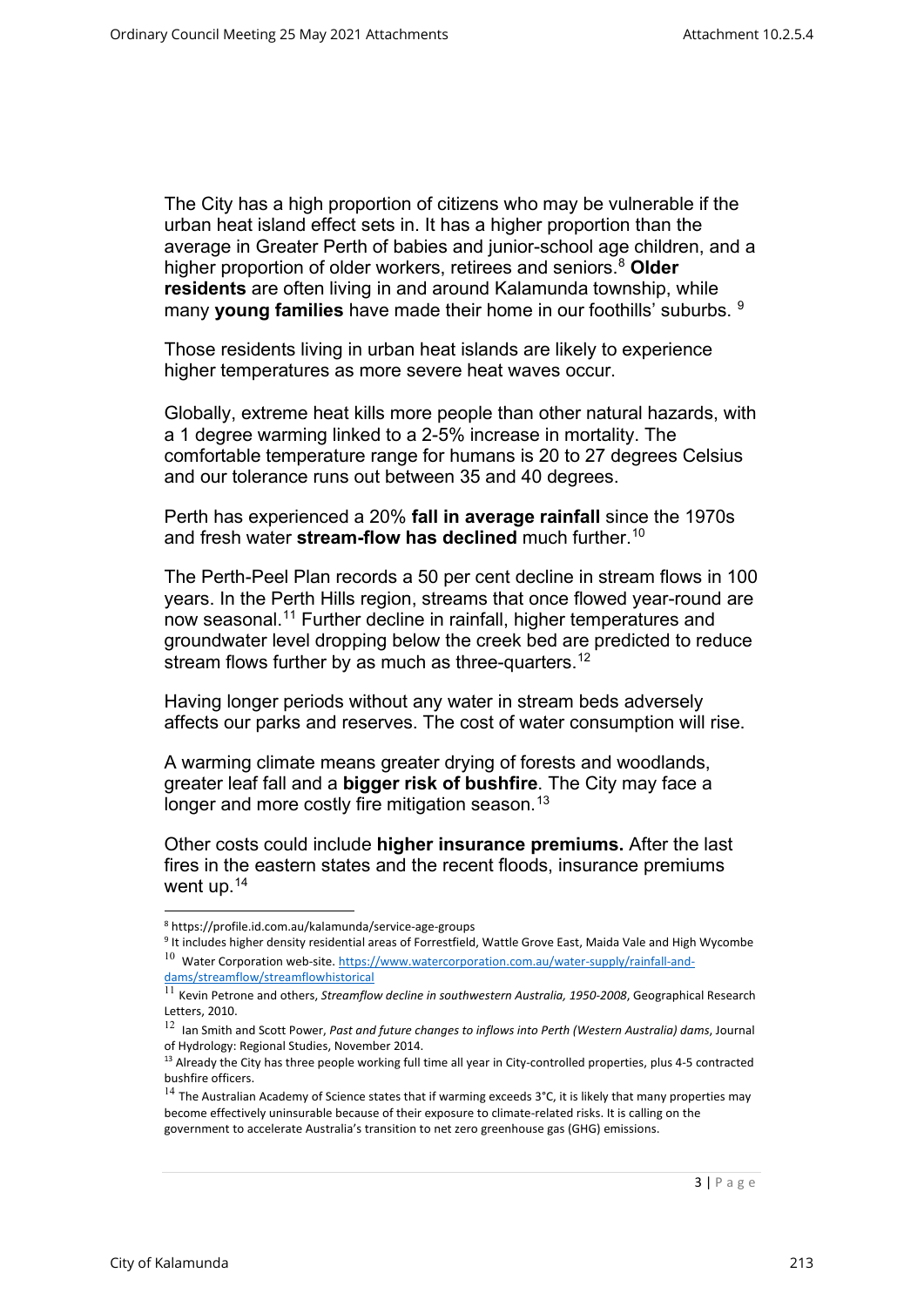Climate change causes **biodiversity loss** because even the most adaptive plants cannot adapt fast enough to rapid heat increase.

The City of Kalamunda is a key part of the Southwest Australia Ecoregion, one of only 34 biodiversity-rich hotspots in the world. It has more than 1500 plant species or 0.5 per cent of the world's plant population. The City has lost at least 70% of original vegetation and many **species are already threatened.[15](#page-3-0)**

Our 'Home in the Forest' reputation and our rich sandplain nature reserves are at risk.

<span id="page-3-0"></span><sup>&</sup>lt;sup>15</sup> [https://www.bibbulmuntrack.org.au/media/files/jewel\\_of\\_the\\_australian\\_continent\\_1.pdf](https://www.bibbulmuntrack.org.au/media/files/jewel_of_the_australian_continent_1.pdf)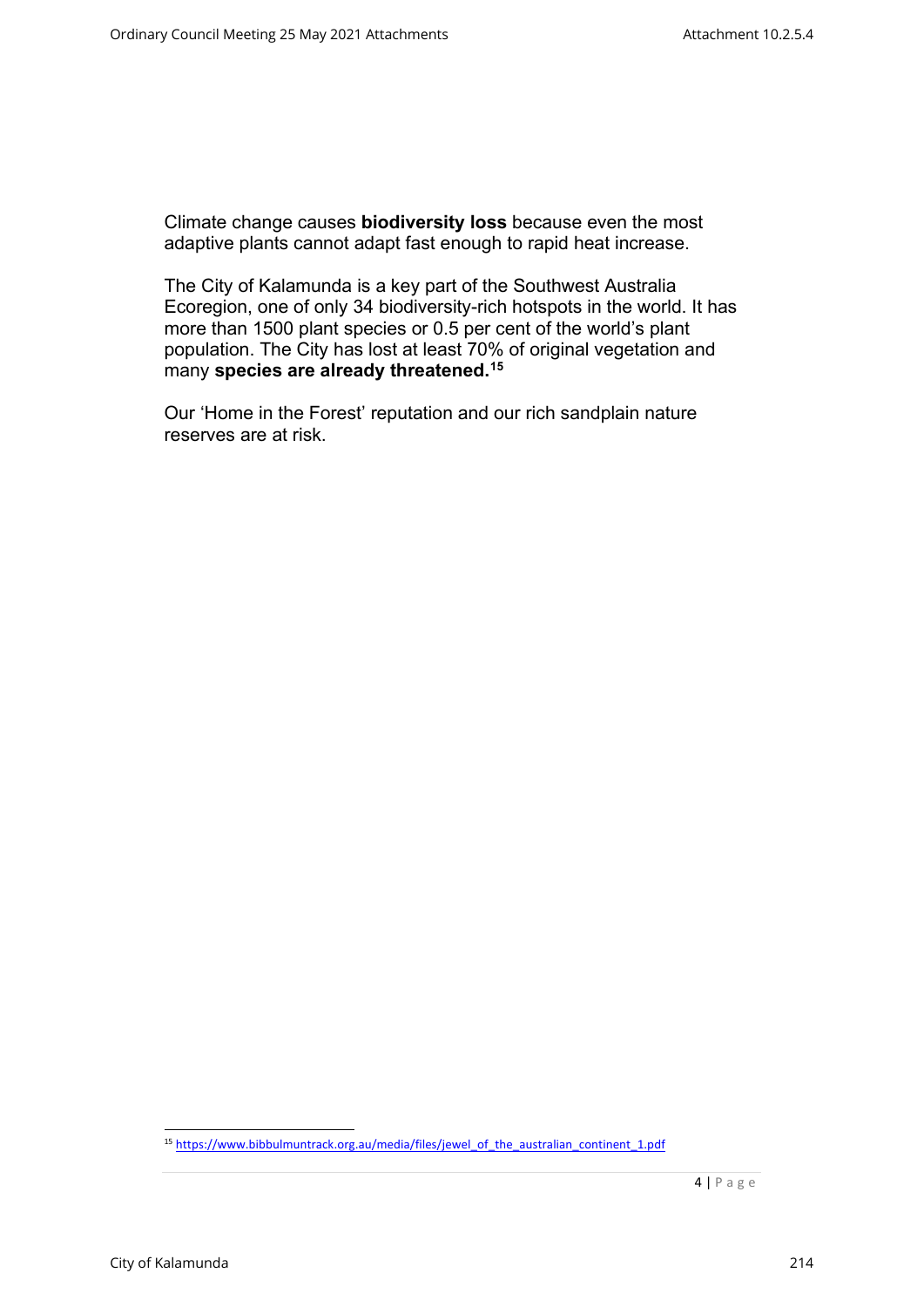#### **WHAT IS THE CITY OF KALAMUNDA DOING TO TACKLE CLIMATE CHANGE?**

Many of the City's actions currently in train have a clear linkage to climate change or form a response.

The **Local Environment Strategy** (LES) already speaks to Kalamunda becoming *"a carbon neutral City to address the impacts of climate change".[16](#page-4-0)*

It has four actions –

- *determine the City's current greenhouse emissions footprint;*
- *reduce that footprint by reducing energy consumption and rationalise assets;*
- *investigate renewable power supply options; and*
- *recover and reuse natural resources.*

The **Environment and Land Use Strategy** has actions to address the problem, such as:

*8.2 Improve urban tree canopy cover to address urban heat island effect, water-sensitive urban design (WSUD) principles and biodiversity linkages*

The City's **bushfire approach is also a climate change strategy**. It has received State approval for its Bushfire Risk Management Plan which has mapped the City for fire risk and adopted a holistic and proactive approach to managing risks associated with the drying climate. Residential properties must meet minimum requirements for bushfire management.

The City is pursuing **innovative ways** to meet community expectations for well presented, irrigated playing fields despite threats to the continued use or increased use of groundwater in a drying climate.

The first managed aquifer recharge (MAR) and reuse project has proven successful.[17](#page-4-1) The City's draft **Non-potable Water Action Plan** proposes a second MAR along with water use efficiency measures for parks and playing fields[.18](#page-4-2)

<sup>16</sup> Kalamunda Clean and Green Local Environment Strategy 2018-2028

<span id="page-4-2"></span><span id="page-4-1"></span><span id="page-4-0"></span> $^{17}$  The City of Kalamunda's award-winning managed aquifer recharge (MAR) project at Hartfield Park does this and then reclaims it for irrigating sports fields when needed. It received the Innovating for Sustainability Award from Australian Water Association in WA in 2017. Plan for dedicated injection bore designed to receive up to 230,000kl, but potentially capable of providing more than four times the volume of water originally planned.  $^{18}$  The draft Non-potable Water Action Plan was adopted by Council on 23 June 2020.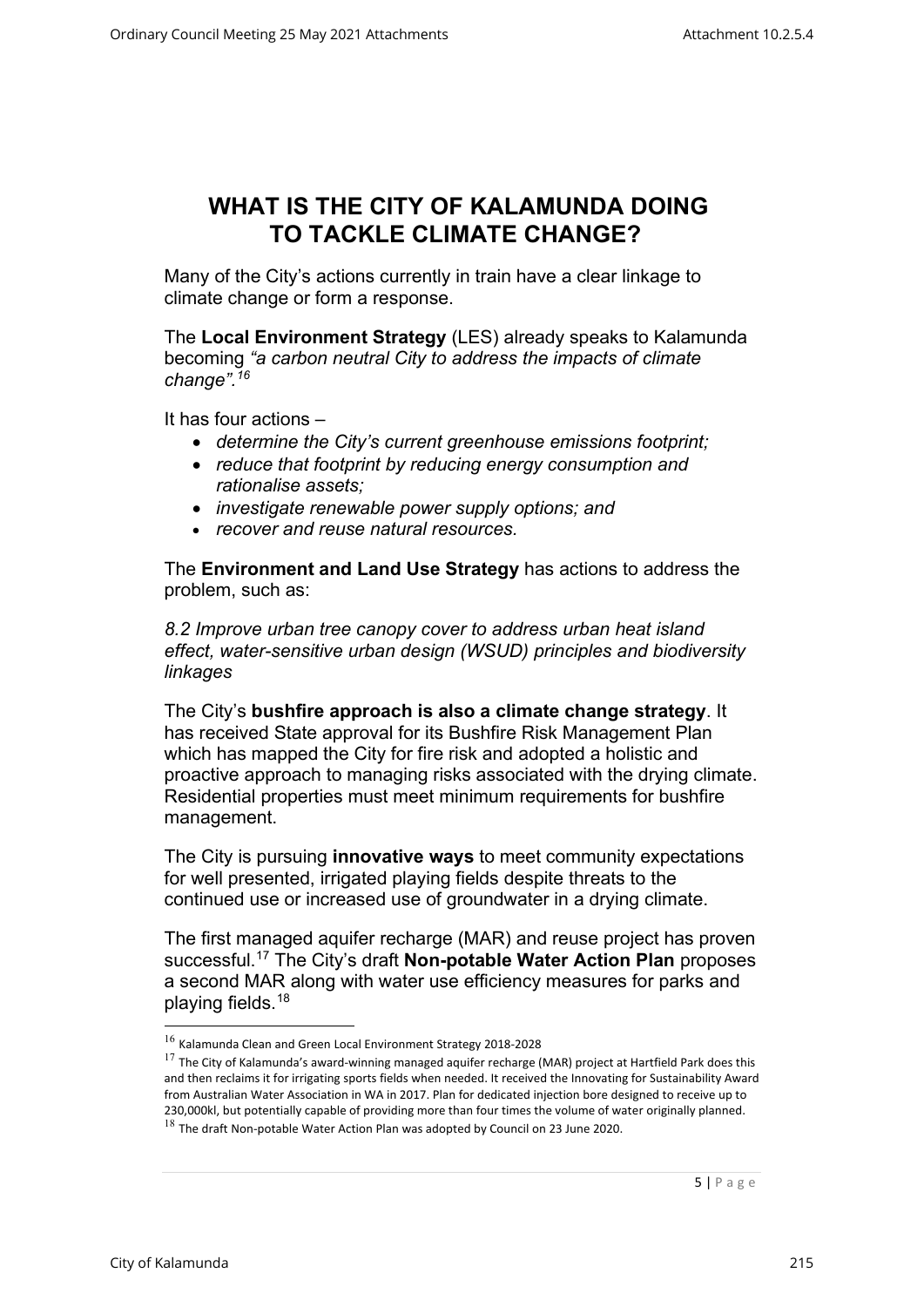Council will soon consider the draft **Urban Forest Strategy** which, if adopted, will be the key plan for addressing canopy cover to mitigate the heat island effect in urban environments.

The City has undertaken \$160,000 of new funding for **planting street trees** to reduce the heat island effect. So far in 2021, over 340 medium to large trees have been planted.

The City is currently seeking Expressions of Interest for industry partnership to develop **a large scale solar farm** aimed at reducing greenhouse gas generated electricity demand.[19](#page-5-0)

If fully developed, it could offset the city's total carbon footprint of community buildings and street lighting/electricity.

In 2021, in partnership with Western Power, the City has also commenced projects that will see street lighting converted from lighting dependent on high greenhouse gas output to lower gas-emitting LED options,

The City has offset the \$6000 annual power bill of Kalamunda Amateur Drama Society Theatre by installing a PV system at the City's expense.

These various strategies and plans address climate change through mitigation in part and adaptation in a larger part.

The City's Waste Plan, now approved by State authorities, seeks to improve diversion from landfill to meet the statewide target of 70% less waste in landfill by 2025.

<span id="page-5-0"></span> $19$  Council is considering sponsoring a solar PV farm at Pioneer Park. At its 27 October 2020 OCM it accepted a feasibility report for an initial 800KW array.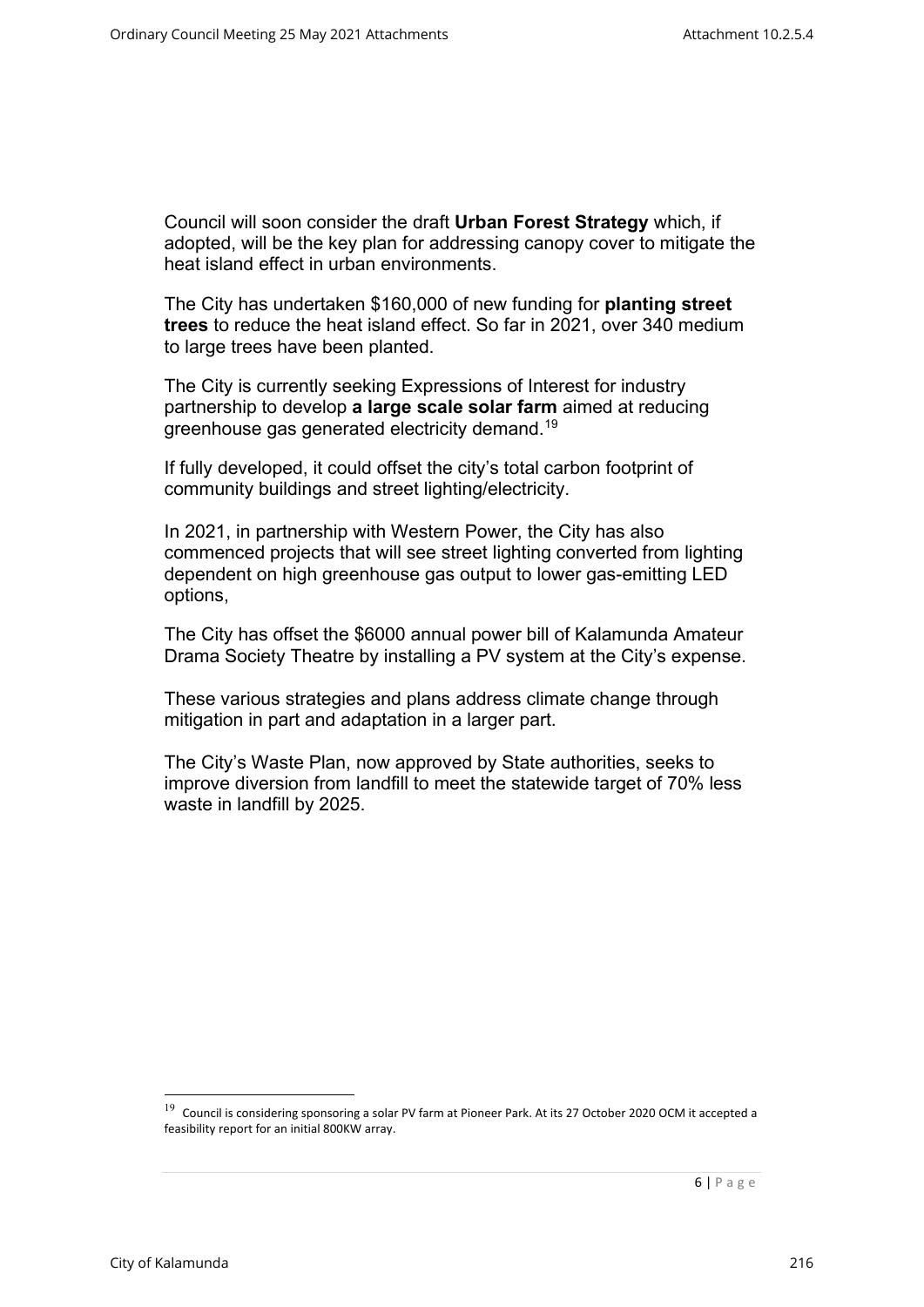### **WHAT MORE CAN THE CITY OF KALAMUNDA DO TO TACKLE CLIMATE CHANGE, WITHIN ITS RESOURCES?**

#### *"We do not want business to do anything different from their normal business. We want business to do their business differently."*

Kofi Annan<sup>[20](#page-6-0)</sup> in his 2018 address to the MIT Sloan School (and to an earlier UN Sustainability Conference)

The City can develop and implement further actions contained in its Local Environment Strategy, Urban Forest Strategy, Biodiversity Strategy and ELUPS.

The City should adopt a timetable for **the City to become carbon neutral by 2050, but preferably earlier**. Nationally, local governments covering about half of Australia's population have committed to a target of net zero greenhouse gas emissions by 2050 or a similar target.

Of Australia's 57 largest LGAs, all are taking steps, half have such a target or compatible commitments, and four LGAs are already carbon neutral. The **City of Kalamunda is not yet one of these**, but it could:

- Commit to an **interim emission reduction** of 80% by 2030
- Develop energy usage technology for buildings that reduces our reliance on greenhouse gas generated power
- Switch **all street lighting** dependent on high greenhouse gas output to lower emitting gas LED options
- Increase its tree canopy cover target in the City by active planting that involves the community
- Reduce use of drinking water for irrigation and landscaping, and increase managed aquifer recharge projects.
- Support community-led initiatives to deal with climate change and apply for climate related funds to do this.<sup>[21](#page-6-1)</sup>

The City can **set an example on emissions** directly through its own operations and can **influence its residents**.

<sup>&</sup>lt;sup>20</sup> Former UN Secretary General, joint recipient of the Nobel Peace prize and post UN duties ran a not-forprofit Foundation that advocated for tackling climate change.

<span id="page-6-1"></span><span id="page-6-0"></span> $^{21}$ E.g. Future Drought Fund (\$5 billion) is available to support drought resilience measures, not just in agriculture but including new technology, better resource management and "community initiatives."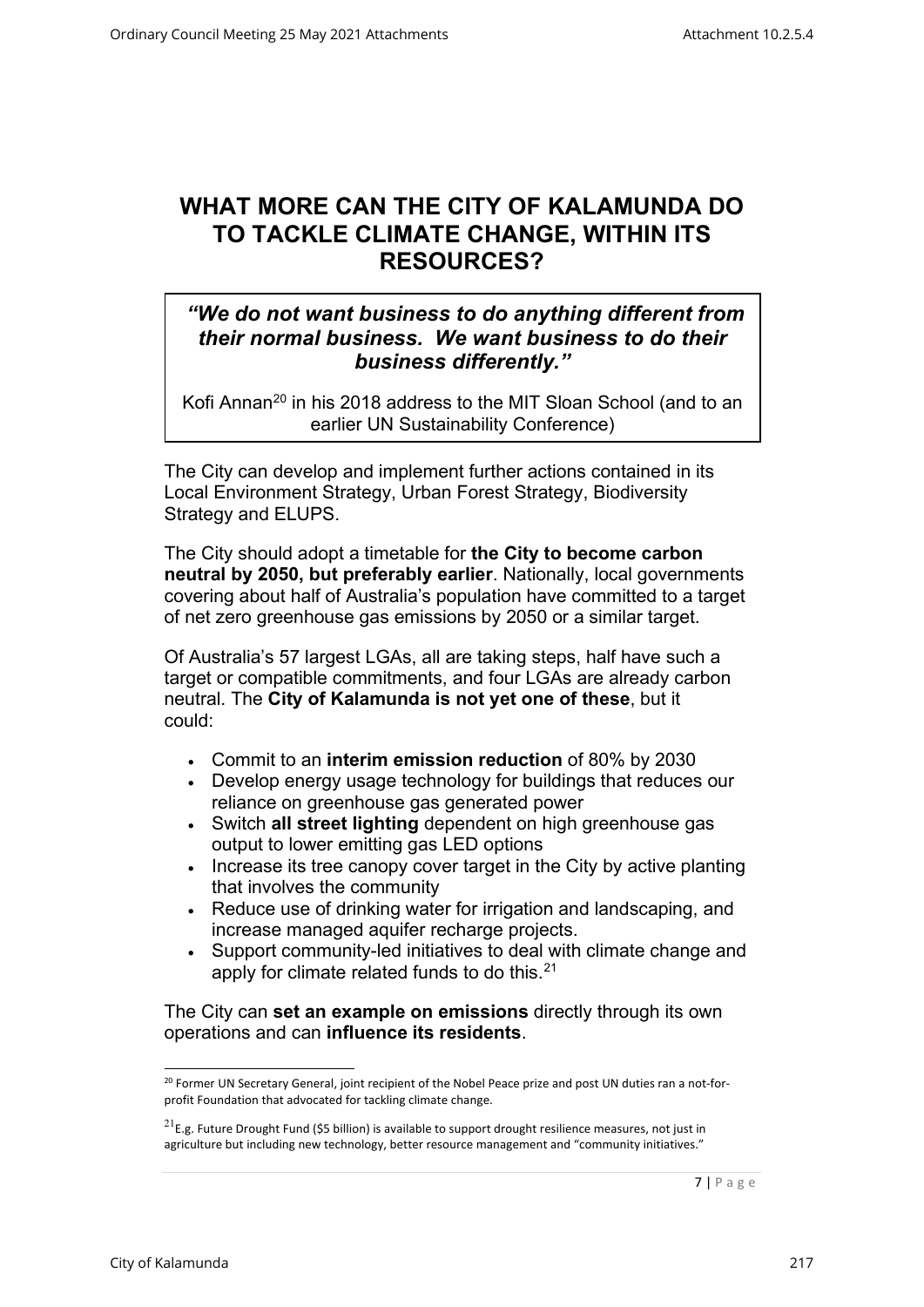Why is the latter so important? Because if you combine local government emissions and community emissions (100%), local government's contribution is only around 1% while the community's emissions comprise nearly 99% of the total.

Educating residents and offering **incentives to ratepayers** will help promote behavioural change.<sup>22</sup>

For example, the City can join other LGAs to encourage its community through policy and incentives like **installing EV charging stations** to encourage uptake by public and visitors (possibly in partnership with RAC). Council's own actions to reduce its 1% footprint could be to shift to Electric Vehicle use.<sup>[23](#page-7-1)</sup>

It could offer resident **incentives for verge landscaping** that supports environmental outcomes like tree shade and vegetation cover to reduce heat sinks.<sup>[24](#page-7-2)</sup>

The City could adopt **standards for energy-efficient design** for building and engineering requirements.[25](#page-7-3) It could encourage larger scale actions by commercial interests through planning policies and incentives. These may include Solar PV micro grids for light industrial and residential developments.[26](#page-7-4)

Landfill produces methane and other gases harmful to our environment. Conserving resources could include **fast-tracking the FOGO recycle bins** and adopting recycled waste products. For example, mulch from recycled vegetation, crushed building materials for fill and road construction.

In summary, our City is taking steps to responsibly address the biggest environmental threat facing us in the 21<sup>st</sup> century. It can do much more,

<sup>&</sup>lt;sup>22</sup> The City's LOCAL ENVIRONMENT STRATEGY states as a goal: "Achieving carbon neutrality – community engagement and promotion of behavioural change."

<sup>&</sup>lt;sup>23</sup> The rural town of Katanning has two EV charging stations in its main street.

<span id="page-7-0"></span><sup>&</sup>lt;sup>24</sup> Possibly through the Water Corporation's Waterwise Verge Enhancement Scheme or equivalent.

<span id="page-7-1"></span> $25$  Australian Engineers, for example, have warned that impending climate breakdown and biodiversity loss "are the two most serious issues of our time." Engineering activities are connected with over 65% of Australia's Direct Greenhouse Gas Emissions. "As such, engineering teams have a responsibility to actively support the transition of our economy towards a low carbon future. This begins with honestly and loudly declaring a climate and biodiversity emergency."

<span id="page-7-4"></span><span id="page-7-3"></span><span id="page-7-2"></span> $^{26}$  Use of battery and local mini grid options as being developed through Western Power, Synergy and DevelopmentWA.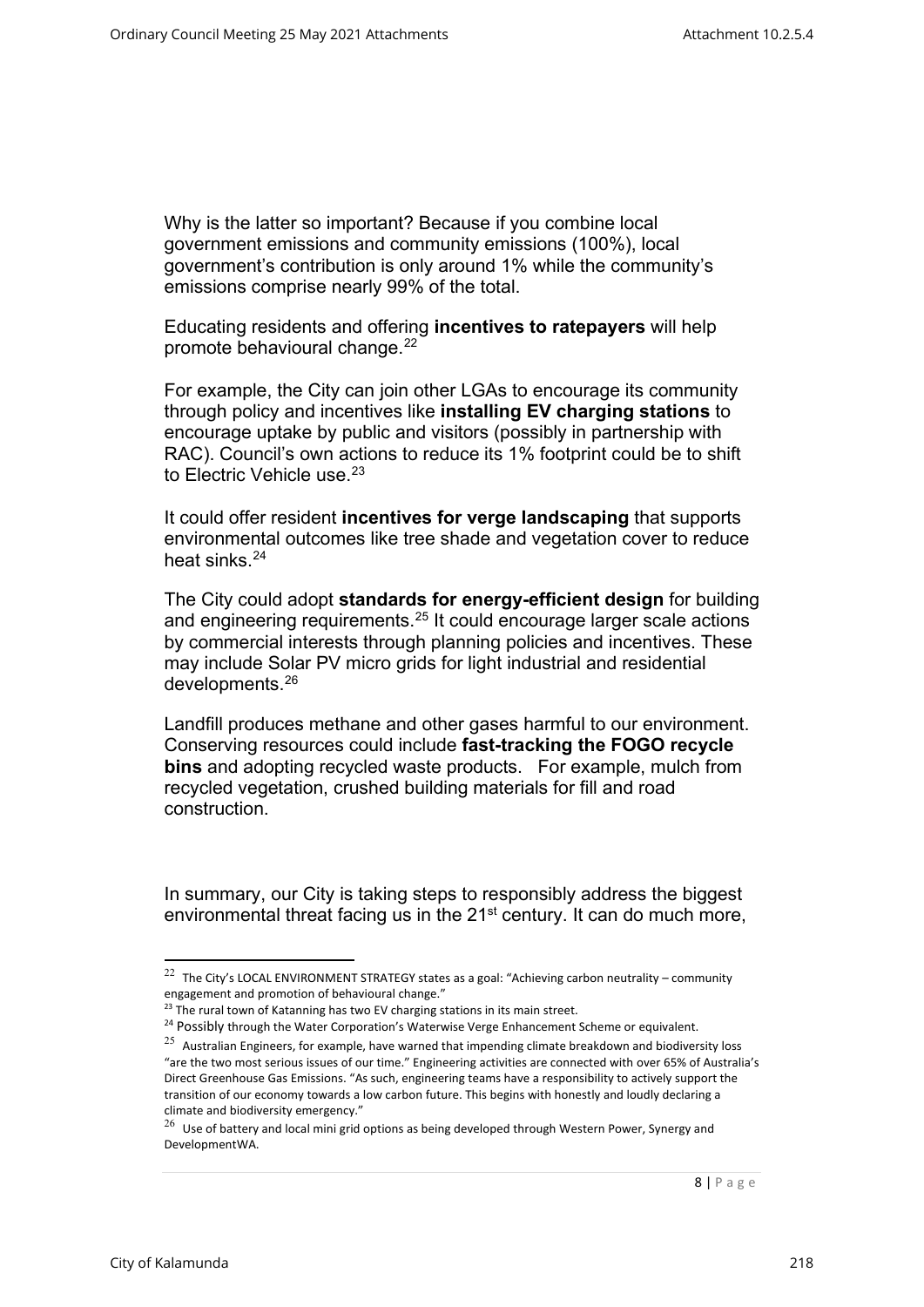starting with a declaration of solidarity with other local governments<sup>[27](#page-8-0)</sup> that we face a Climate Emergency.



<span id="page-8-0"></span><sup>&</sup>lt;sup>27</sup> Our neighbouring Shire of Mundaring declared a climate emergency in December 2019.